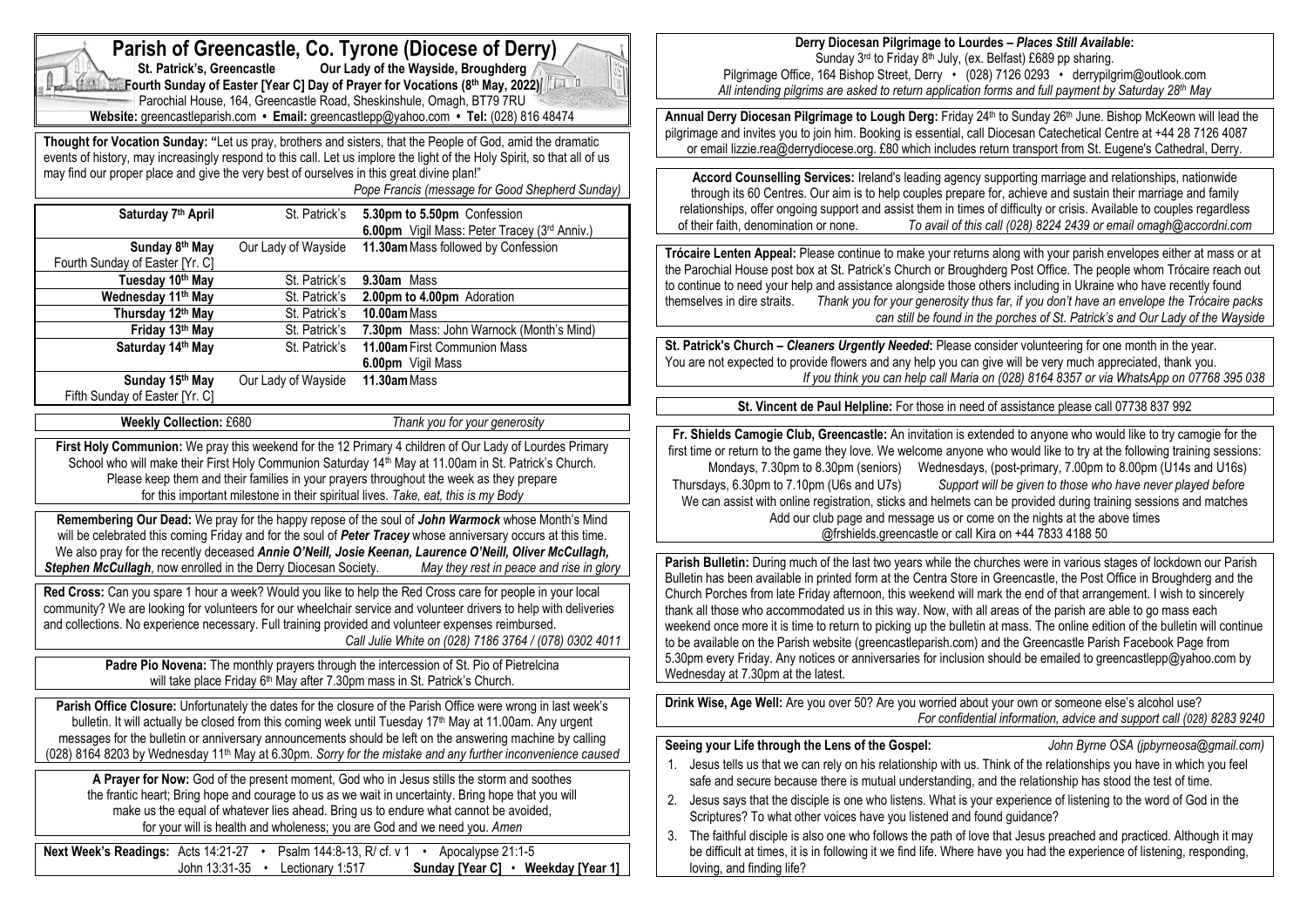**Pope Francis' Intention for May (please remember this in your personal prayers) For Faith-Filled Young People:** We pray for all young people, called to live life to the fullest; may they see in Mary's life the way to listen, the depth of discernment, the courage that faith generates, and dedication to service.

**Towards Peace:** A spiritual support service designed for those who have experienced sexual, physical, emotional or spiritual abuse by Catholic Church personnel in Ireland. Support is also available for family members of abuse survivors. The vision of Towards Peace is to provide a safe supportive space, where people who have been affected by abuse in a Church context can be accompanied as they seek their own experience of spiritual peace, one step at a time. Towards Peace provides spiritual support through one-to-one spiritual direction sessions, with a qualified spiritual companion. Up to 9 sessions are offered and they are free. **Website:** towardspeace.ie **• Tel:** 01 505 3028 **• Email:** [towardspeace@iecon.ie](mailto:towardspeace@iecon.ie)

# **The Spiritual Benefits of Weekly Eucharistic Adoration**

It helps us to grow in holiness. Jesus is ready to lavish on us, many extra graces and blessings, when we come and spend time with Him in Adoration. It helps us to appreciate Priesthood. Remember, "No Priests, no Eucharist". It is an established fact that where Jesus in the Blessed Sacrament is worshipped and adored vocations flourish. When we spend time with Jesus in Eucharistic Adoration each week or more often, we experience a great peace and contentment.

> "…of all devotions, that of adoring Jesus in the Blessed Sacrament is the greatest after the Sacraments themselves". *Pope St. John Paul II*

**Eucharistic Adoration** Prayer Intentions for each hour of weekly Adoration **12noon – 1.00pm** Vocation to Priesthood and Religious Life **1.00pm – 2.00pm** Married couples and those preparing for Marriage **2.00pm – 3.00pm** Sick and the Housebound **• 3.00pm – 4.00pm** Strengthening of Faith in our young people **4.00pm – 5.00pm** Parish Unity **• 5.00pm – 6.00pm** Protecting life and the Earth **6.00pm – 7.00pm** The Holy Souls and the Bereaved

**Guidelines on Use of Modern Technology when Working with Children –** *Use of Photography and Video***:** The use of photography and video is an issue of great concern among those working with children. The Diocese recognises that every parish has their own arrangements in relation to its use in schools, youth groups and for the sacraments however the guidelines have been devised below to aid parishes and diocesan groups:

- It is always good practice to seek *written* permission from a parent or guardian before taking any photographs or video footage of children. This written permission must be sought from the parent/guardian or the person who owns the photograph before it can be displayed on promotional materials or websites. This can be incorporated in the registration form when a child joins a group (template permission Resource 10);
- Neither names nor any personal information should be displayed alongside any photographs:
- Special consideration should be given where taking photographs or video footage might be misinterpreted, or the images could be seen as provocative (e.g. beach trip or gymnastics display etc.). It is not to say, however, that with the right planning, these events cannot be recorded and enjoyed.

Photography and video recording are important methods of recording social activity and providing an historic record – illustrating and validating important moments in people's lives. This process is a powerful and personal one, and therefore we must respect the rights of all to make the choice whether or not to be photographed. *From Safeguarding Policy and Procedures, published on behalf of the Diocesan Safeguarding Committee*

**Child Safeguarding:** If you or anyone you know has a concern or wishes to report an allegation directly to the statutory authorities, please contact the PSNI / local Health and Social Care Trust. If you are contacting the latter, ask to speak to the Duty Social Worker. Alternatively, if you have a child safeguarding concern in relation to any member of Church personnel and wish to report it to Church authorities, please contact one of the diocesan designated persons, who will in turn report your concern to the relevant statutory authorities. *See poster at entrance*

| Parish Liturgy for May      | St. Patrick's (6.00pm Vigil)                   | Our Lady of the Wayside (11.30am) |
|-----------------------------|------------------------------------------------|-----------------------------------|
| <b>Readers</b>              | Catriona / Martin McCullagh                    | Sean Teaque                       |
| <b>Eucharistic Ministry</b> | Kathleen Bradlev                               | Patricia Donnelly                 |
| <b>Prayers of Faithful</b>  | Eimear Tracev                                  | Laoise Teague                     |
| <b>Altar Society</b>        | Dee Gardner, Maria Bradley<br>and JP2 Students | Anne McDermott                    |

**Pope Francis' Prayer for Protection:** O Mary, you shine continuously on our journey as a sign of salvation and hope. We entrust ourselves to you, Health of the Sick. At the foot of the Cross you participated in Jesus' pain, with steadfast faith. You know what we need. We are certain that you will provide, so that, as you did at Cana of Galilee, joy and feasting might return after this moment of trial. Help us, Mother of Divine. Love to conform ourselves to the Father's will and to do what Jesus tells us: He who took our sufferings upon Himself, and bore our sorrows to bring us, through the Cross, to the joy of the Resurrection. Amen. We seek refuge under your protection, O Holy Mother of God. Do not despise our pleas – we who are put to the test – and deliver us from every danger, O glorious and blessed Virgin.

### **Prayer for Synod on Synodality (2021 – 2023)**

We stand before You, Holy Spirit, as we gather together in Your name. With You alone to guide us, make Yourself at home in our hearts; Teach us the way we must go and how we are to pursue it. We are weak and sinful; do not let us promote disorder. Do not let ignorance lead us down the wrong path nor partiality influence our actions.

Let us find in You our unity so that we may journey together to eternal life and not stray from the way of truth and what is right. All this we ask of You, who are at work in every place and time, in the communion of the Father and the Son, forever and ever. *Amen*

**Radio Maria Ireland:** An Irish-run Catholic Talk-Radio Station with commercial-free broadcasting of Prayer, Catechesis, Music, Talks, Interviews and Testimonies based at St. Anthony's Business Park, Ballymount Road, Dublin 22. If you are not already a follower of the station Radio Maria Ireland encourage you to join their growing faith family! Prayer / song requests welcome. "A Catholic voice in your home". Fr Eamonn McCarthy is Director. You can tune in to the station in a variety of ways: *Digital TV - Saorview Channel 210 / Freeview TV (Channel number varies per location in NI) Download FREE App "RADIO MARIA IRELAND" Streaming on radiomarie.ie (subscribe and donate here also) 'Listen Live Radio' link on Facebook Page. (Like, Share and Follow us on Facebook)*

*Phone – get live radio feed by calling 003531 437 3277 (no extra charges apply).*

**Mid Ulster Agewell:** Are you over 50 years old? Do you live in the Mid Ulster Council area? Would you like a free phone call in the morning to reduce the feeling of loneliness and isolation, reassurance and a listening ear and help keep you up to date with social activities in your local area? A phone call can be arranged between 8.30am and 12.30pm from Monday to Friday.

*For more info call Marie Devlin on (028) 796 32170 or email [marie.devlin@agewellpartnership.org](mailto:marie.devlin@agewellpartnership.org)*

### **Northern Ireland Adoption and Foster Care:**

With an increase in children and young people needing foster homes across Northern Ireland, we need you now.

Every child deserves to have a happy, loving and safe home where they'll feel cared for, valued and supported.

It's always the right time for fostering.

Call us on 0800 0720 137 or visit adoptionandfostercare.hscni.net

#HSCNIFosterCare #FosterForYourCommunity #CouldYouFoster

**National Vocations Office:** "It is to the glory of my Father that you should bear much fruit and then you will be my disciples." Are you being called to love the Lord and His people as a diocesan priest? If you are considering such a vocation, contact your local priest or the Diocesan Vocations Director Fr. Pat O'Hagan, PP Moville at pgoh2111@gmail.com or email the National Vocations Office: info@vocations.ie